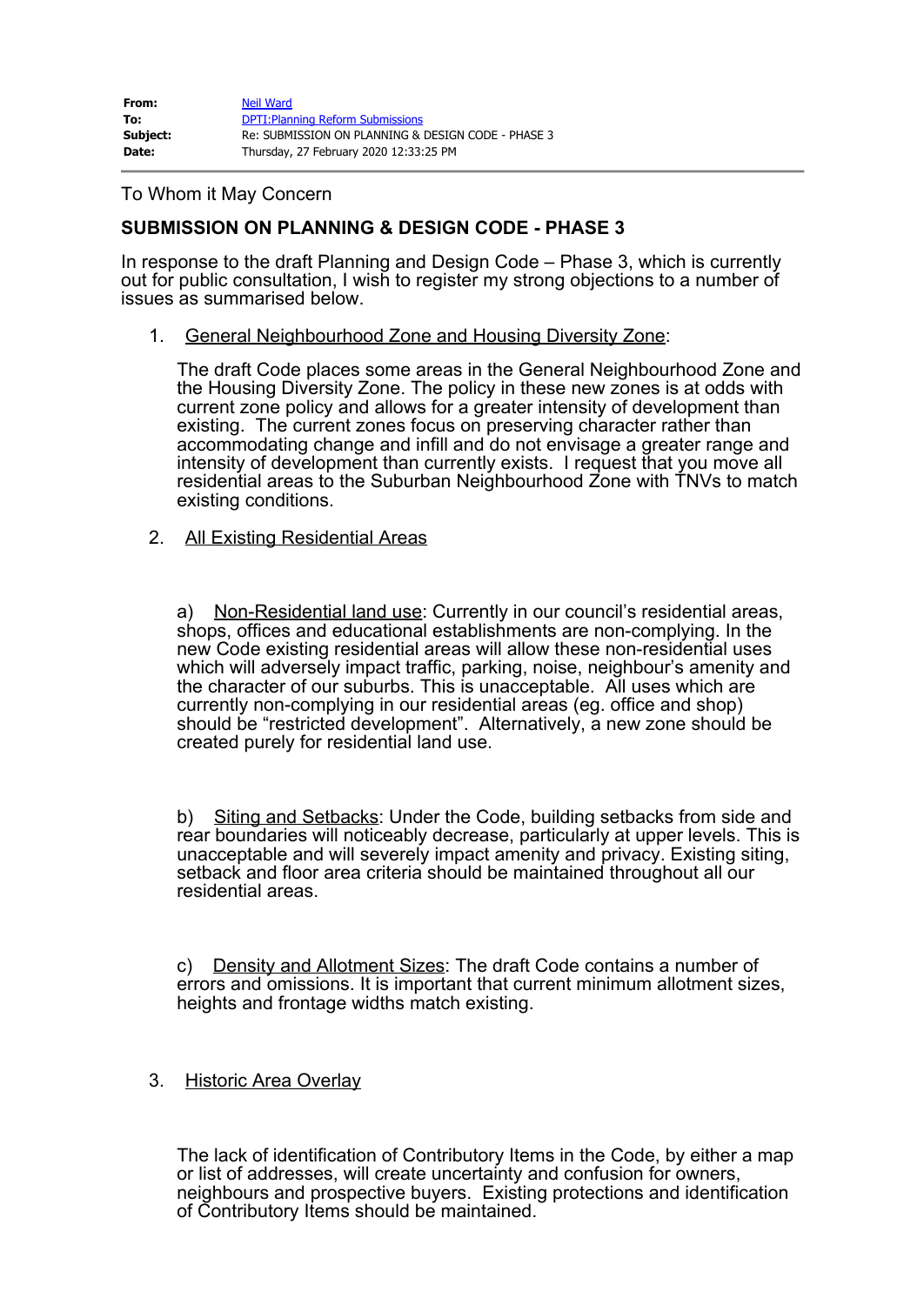The proposed demolition control wording is much weaker than what currently exists in Historic Conservation Zones. I request that the Code adopts the wording in the previous SA Planning Policy Library, and does not place inappropriate emphasis on front elevations, visibility of building facades and economic viability.

## 4. Commercial Centres

The Code places large scale centres in the same zone as small local shops, allowing large scale development and more intensive land uses throughout all these areas. This is inappropriate. A hierarchy of centres should be maintained. Additional zone(s) are needed to cater for the lower intensity local centres, particularly in older established areas.

#### 5. Public Notification

The Code should reflect our council's current Development Plan policy with respect to the notification of neighbours and the public. The Code should include notification for all development that increases development intensity, including additional dwellings on the site, two-storey development, earthworks where new dwelling is located 600mm above ground level, and change of use from residential to non-residential.

#### 6. Impact on Infrastructure and Essential Services

The potential rate and intensity of new development which will be facilitated through the proposed Code policies, could place existing local infrastructure, especially roads and stormwater systems, under stress, particularly in our older established areas.

## 7. Tree Canopy and Climate Resilience

*The 30-Year Plan for Greater Adelaide* calls for an increase in tree canopy cover, however, the draft Code works directly against this by enabling larger developments and the increased removal of trees on both private and public land. This will result in a significant reduction in canopy cover, habitat loss and climate resilience, due the increased infill development opportunities, reduction in minimum site areas, site coverage, setbacks and increased number of street crossovers.

Unless the above issues are addressed and the draft Code is amended to reflect these concerns, there will be an unacceptable loss of local character and amenity in my neighbourhood.

I trust that the concerns detailed above will be given your full consideration.

Yours sincerely

Neil Ward

Neil Ward Publicity Pty Ltd